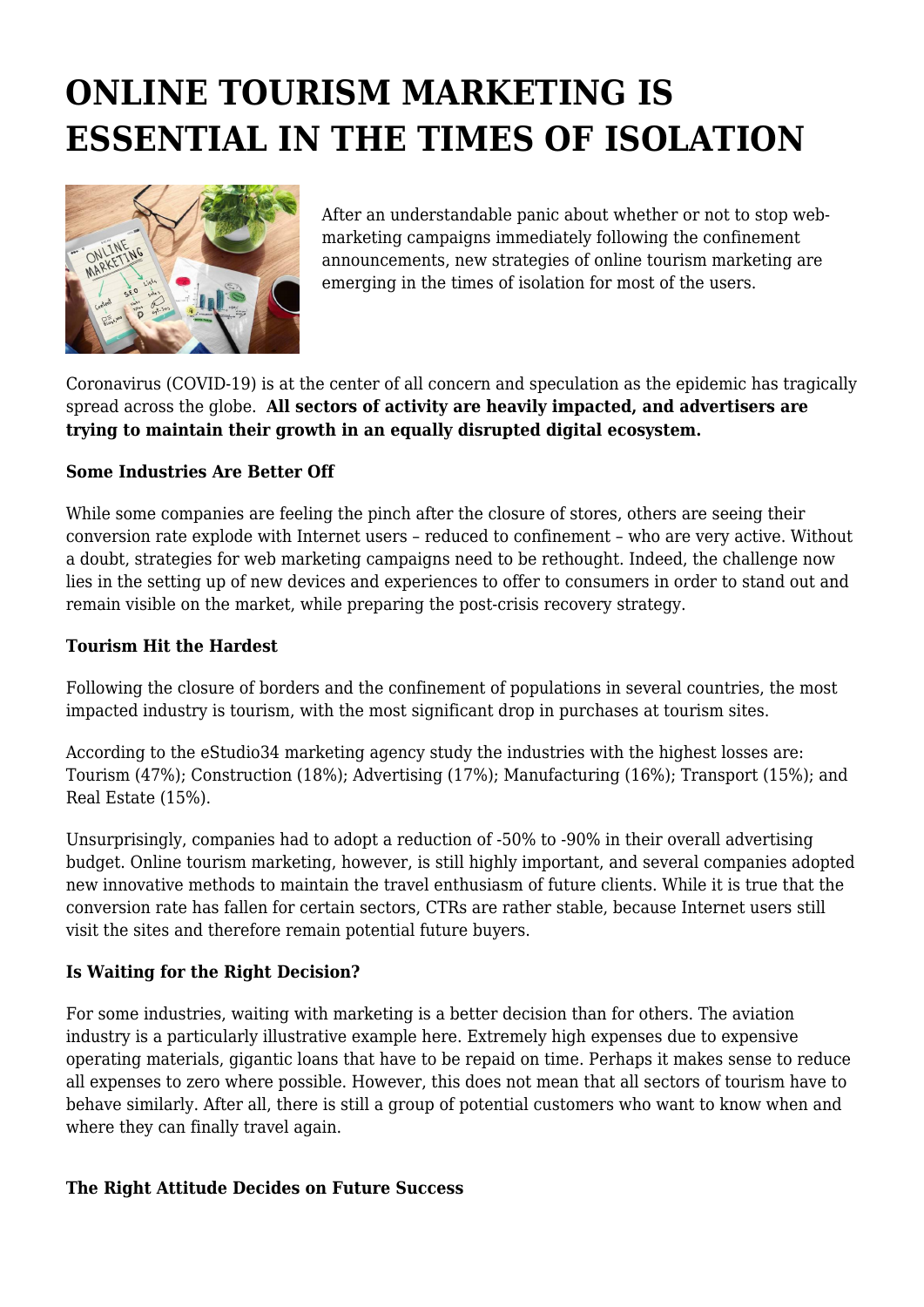It is essential to maintain a connection with current and future customers. It is thus recommended to keep in touch with Internet users in the times of isolation by pushing a benevolent communication, specific contents (new products, promotions, corporate) and by reinforcing visibility on social networks, in order to favor interaction, and in the end, maybe generate a purchase, even in this period of crisis.

To re-evaluate the customer experience, it is preferable for advertisers to work on visibility in a qualitative way. This involves simplifying the buying process and creating dedicated content (videos, banners or landing pages).

Marketing through SEO is a very good option right now. Since the search engine optimization has a lead time of a few months, anyone investing in SEO, content and links will only see the results in two to three months at the earliest - in time for the first wave of the Corona crisis to subside.

It is recommended that advertisers with digital marketing campaigns be vigilant in their choice of stopping or postponing budgets. Indeed, if this dynamic were to become widespread, it could generate strong competition and CPCs that would explode during the recovery, making their presence felt long after the end of the virus.

[Online tourism marketing](https://www.tourism-review.com/online-publicity-for-travel-and-hospitality-page1300) strategies should also start preparing an action plan to anticipate future growth: re-evaluate advertising budgets, rethink creative assets, anticipate the reactivation of driveto-store campaigns, optimize product flows, work on the audience and remarketing lists to attract the attention of Internet users.

## **Online Tourism Marketing Tips for the Hard Times**

The business opportunities in this new digital ecosystem are endless. More and more users are learning how to use online tools, and companies are forced to look for alternatives to traditional advertising, so this opens a door for renewing online marketing tools:

Display Ads: due to the need to know the latest updates, ads in digital newspapers and outlets offer much more visibility than before.

- Self-promotion in social media: since the lockdowns began, social media usage has been on the rise, so now more than ever we must take advantage of them.

- Develop more video content and use YouTube: whether it is because of someone's own initiative or because it became viral, curious videos usually trend fast. If you take a minimalistic approach, you can ensure great visibility and momentum.

- Analyze your site's performance to understand how users behave during this time and update forecasts and reports.

- Study and evaluate the paid (Search Engine Marketing, or SEM) and organic (Search Engine Optimization, or SEO) coverage over the next few months to understand how the two can be balanced as part of an overall marketing strategy in response to the impact of coronavirus on your business.

- Take advantage of the long-term nature of SEO to ensure that a website ranks well for highvolume, high-competition keywords expected to peak in the fourth quarter for the holiday period of 2020.

- Consider the possibility of having a dedicated site or section to COVID-19. If your business is